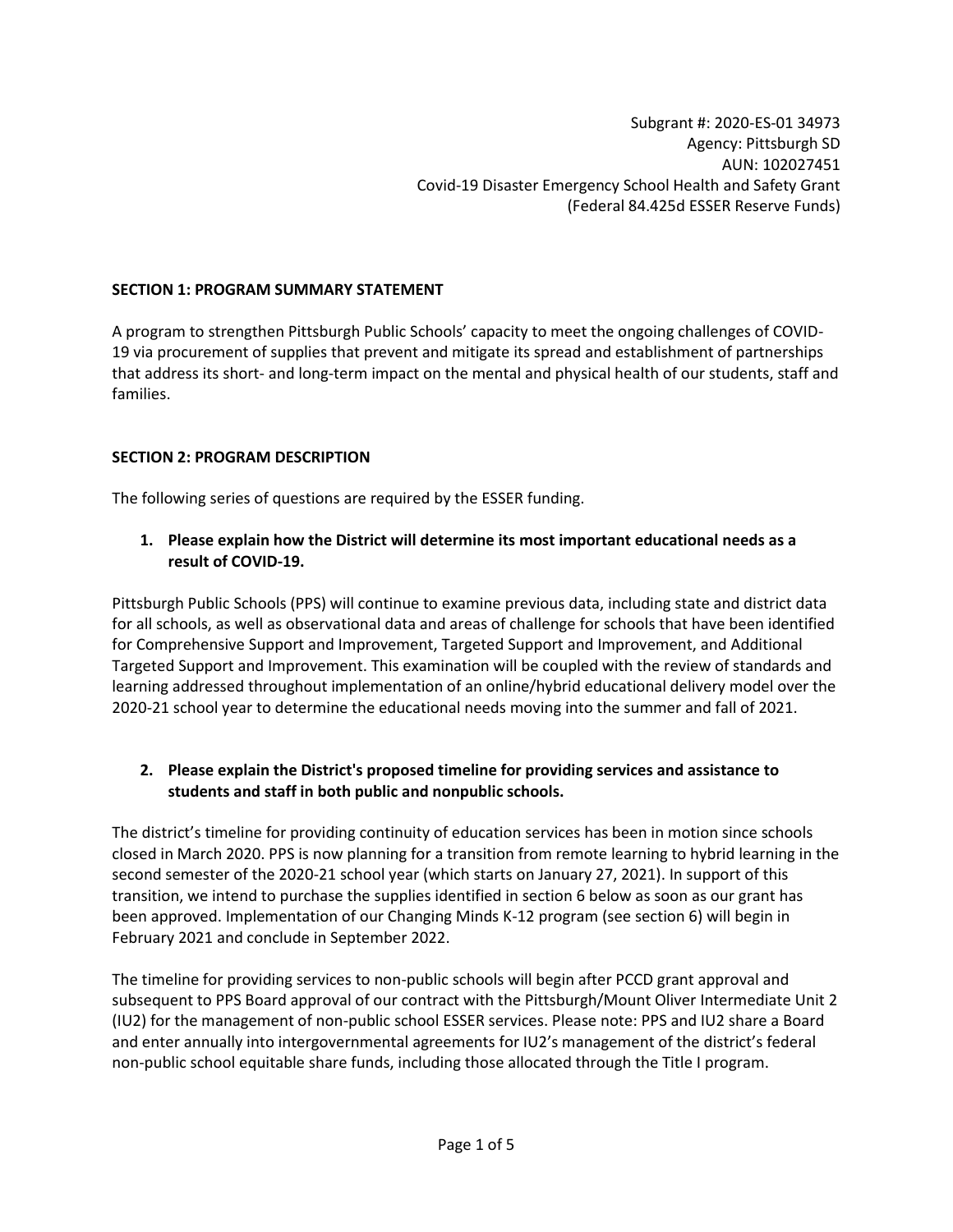### **3. Please explain the extent to which the District intends to use ESSER funds to promote remote learning.**

While we don't intend to use PCCD administered ESSER funds to promote remote learning, we are using a significant portion of our PDE administered ESSER funds to purchase the technology necessary for continuity of education: laptops, iPads, hotspots and content filters for use by both students and staff. PDE ESSER funding is also being used to compensate instructional staff for their participation in professional development on improving instructional practice with a focus on teaching and learning in a virtual environment.

### **4. Please describe how the District intends to assess and address student learning gaps resulting from the disruption in educational services.**

The district will continue to administer the NWEA MAP assessment to determine student growth in reading, mathematics, and science at least twice a year. An additional review of the standards addressed during the 2020-21 school year will be used to determine the essential skills students will need to be successful at the next grade level. Classroom data provided by teachers and support staff will also be reviewed to identify gaps in student learning. The standards are infused in the district's curriculum, enabling teachers and support staff to re-engage or enrich learning based on individual student needs through multi-tiered systems of support. PPS is also exploring ways to identify and further support students beyond the school day, including but not limited to after-school programs, additional supplemental resources, and/or Saturday School.

Note: PPS provided online instruction exclusively through the first semester of 2020-21. At this time, there is a tentative plan to begin implementation of a hybrid instruction model on January 27, the start of the second semester. Carrying out that plan is dependent upon the PCR percent positivity and the incidence rate of the virus in Allegheny County. The district continues to monitor this closely.

**5. Please describe the District's proposed procedures for evaluating local COVID-19 impacts in relation to education programming and delivery.**

**Areas of emphasis may include:**

- **Documenting learning loss associated with extended school closure;**
- **Outlining the development of local continuity of education plans over the course of emergency response efforts; and**
- **Detailing supports for vulnerable student populations and families.**

PPS will review attendance and technology usage data to identify students who had limited to no engagement with online instruction and will need additional support. A comprehensive review of Individualized Education Plans, Gifted Individualized Education Plans, and English Language Learner (ELL) support will be conducted to determine additional needs based on the loss of learning during the 2020- 21 and 2021-22 school years. This information will be used to determine extended learning opportunities in the summers of 2021 and 2022. The PPS Continuity of Education Plan will be continuously adjusted to ensure appropriate supports for ELL students and those receiving special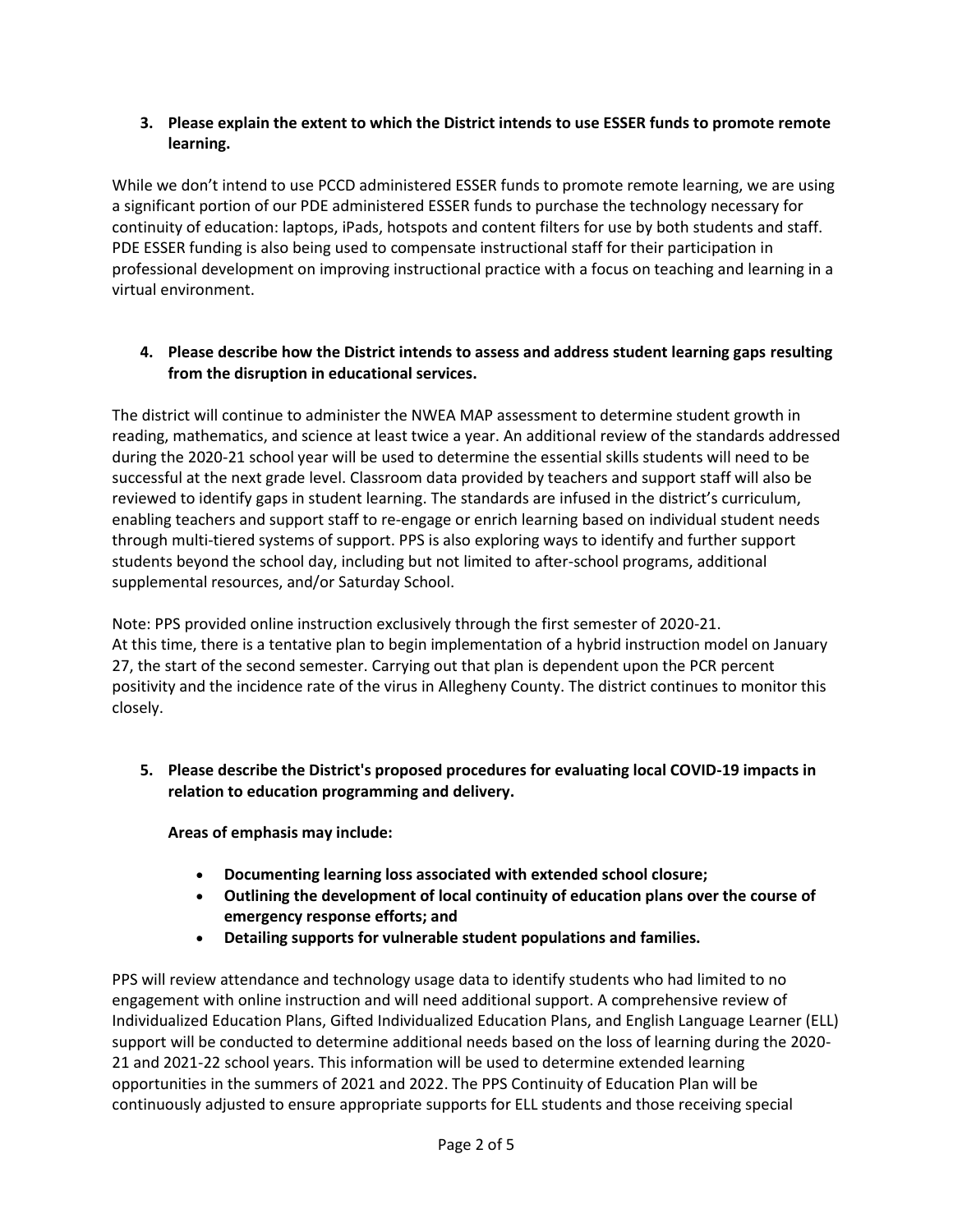education. Supports will continue to be provided, including technology devices (laptops, Chromebooks, iPads, hotspots, and internet access); instructional packets that provide adaptive and scaffolded lessons to further support our most vulnerable students; and access to teachers and/or support staff throughout the remote learning day via the Microsoft Teams platform or conference line, Schoology, Google Classrooms, or Blackboard. In addition, PPS will continue to administer the NWEA MAP assessment to determine student growth in reading, mathematics, and science at least twice a year to provide multi-tiered systems of support.

**6. Please describe the District's core set of strategies that will be used to guide local investment of CARES funding, associated with short-range (i.e., remainder of the 2019-20 school year) and long-range (2020-21 and 2021-22 school years) time horizons.**

**These strategies may entail:**

- **The establishment, scale-up, refinement, or evaluation of remote learning;**
- **School-based teaching and learning responsive to conditions related to the pandemic;**
- **Use of one-time CARES funding to support these initiatives; and**
- **Use of CARES funding with other federal funding, including enhanced Title IV flexibility, to ensure strategic and sustainable use of one-time funds.**

PPS is fortunate to have received prior CARES Act funding through both PCCD and PDE. Thus, this ESSER funding will support needs that are still outstanding: PPE (gloves and masks); cleaning supplies (disinfectant dispensers and solutions and a wipes system); HEPA air purifiers to be used in school nurse offices, isolation rooms and main offices of each school building; and head-lamps for the district's dental hygienists, which will enable them to perform dental screenings with minimal touching of a student's mouth.

An additional unmet need is support for mental health and other health services and supports, which, as we transition to hybrid learning and, ultimately, brick-and-mortar school settings, will be critical to our ability to address the trauma associated with COVID-19. We will use these ESSER funds to support a partnership with UPMC Children's Hospital of Pittsburgh (CHP) for the continued implementation of Changing Minds K–12, an initiative that guides schools to examine and integrate trauma-sensitive policies and practices to foster safe and supportive learning environments for all students. Through this partnership, we intend to align all mental health and trauma-related services and programs for students and staff under one umbrella that is strength-based, evidence-informed, and equity-focused, while implementing policies that enable long-term sustainability in these practices. A fuller description of the Changing Minds program is included in the Attachments.

# **7. Please describe specific plans, measures, and longer-term evaluative strategies concerning student learning gaps - as well as opportunity to learn factors - stemming from COVID-19.**

PPS will continue to administer the NWEA MAP assessment to determine student growth in reading, mathematics, and science at least twice a year. An additional review of the standards addressed during the 2020-21 school year will be used to determine the essential skills students will need to be successful at the next grade level. Teachers and school support staff will also provide feedback and guidance in the evaluation of strategies and supports concerning student learning gaps. Additionally, PPS will continue\*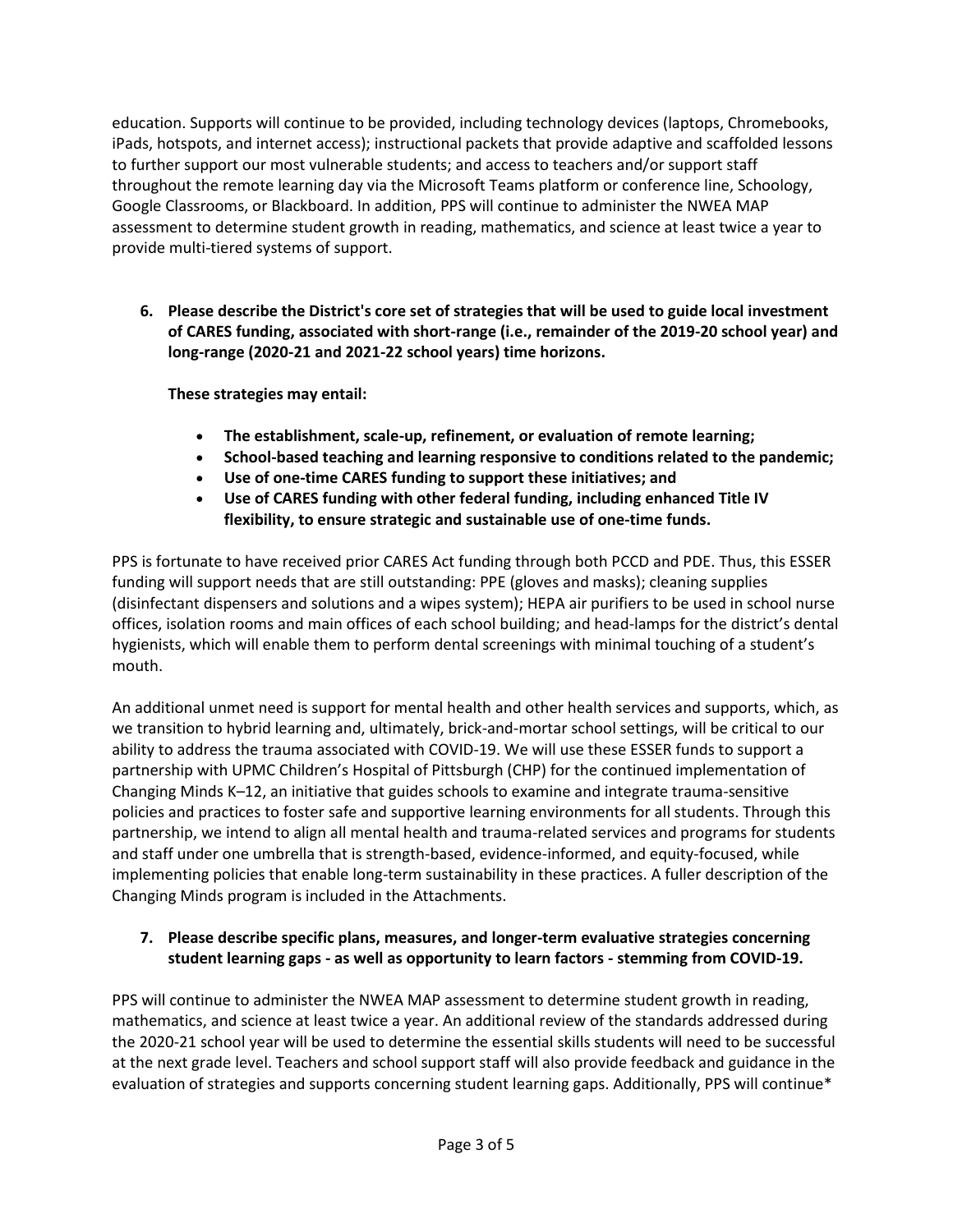to engage multiple stakeholders in the review and assessment of remote learning, summer learning, extended school year, and the district's plans for reopening.

\*PPS engaged in a comprehensive planning process to prepare for the 2020-21 school year. The plan, "All-In to Reopen Our Schools," was developed by 14 subcommittees, composed of a cross-section of stakeholders, including district staff, parents, community organizations and institutions. All-In provided recommendations in five key areas: (1) School operations for a safe and healthy environment- keeping staff and students safe in the event school resumes in a brick and mortar building; (2) Professional development to bolster professional practice as it relates to providing virtual learning; (3) Family support and well-being - providing social emotional supports, especially given the current environment in our country and the additional stressors this presents; (4) Communications, outreach and Community coordination; and (5) Academic programming and instructional support. To learn more about the recommendations made by the All-In subcommittees, please visit [https://www.pghschools.org/Page/5469.](https://www.pghschools.org/Page/5469)

# **SECTION 3: PROGRAM ACTIVITIES**

# **1. Please select all categories that apply to your application:**

 $\boxtimes$ (1) Purchasing of cleaning and sanitizing products that meet the Centers for Disease Control and Prevention or Department of Health criteria.

 $\square$ (2) Training and professional development of staff on sanitation and minimizing the spread of infectious diseases.

 $\boxtimes$ (3) Purchasing of equipment, including personal protective equipment, thermometers, infrared cameras and other necessary items.

 $\Box$ (4) Modification of existing areas to effectuate appropriate social distancing to ensure the health and safety of students and staff.

 $\boxtimes$ (5) Providing mental health services and supports, including trauma-informed approaches for students impacted by the COVID-19 disaster emergency.

 $\square$ (6) Purchasing educational technology for distance learning to ensure the continuity of education.

 $\boxtimes$ (7) Other health and safety programs, items or services necessary to address the COVID-19 disaster emergency

# **2. If you selected Subsection (7) as an activity area, please select from this list which eligible activities allowed by ESSER funding you are implementing:**

 $\boxtimes$ Any activity authorized by the ESEA of 1965.

☐Coordination of preparedness and response efforts with relevant agencies to improve coordinated responses to prevent, prepare for, and respond to coronavirus.

 $\boxtimes$ Providing principals and others school leaders with the resources necessary to address the needs of their individual schools.

 $\boxtimes$ Activities to address the unique needs of low-income children or students, children with disabilities, English learners, racial and ethnic minorities, students experiencing homelessness, and foster care youth.

 $\square$ Planning for and coordinating during long-term closures.

 $\square$ Planning and implementing activities related to summer learning and supplemental afterschool programs.